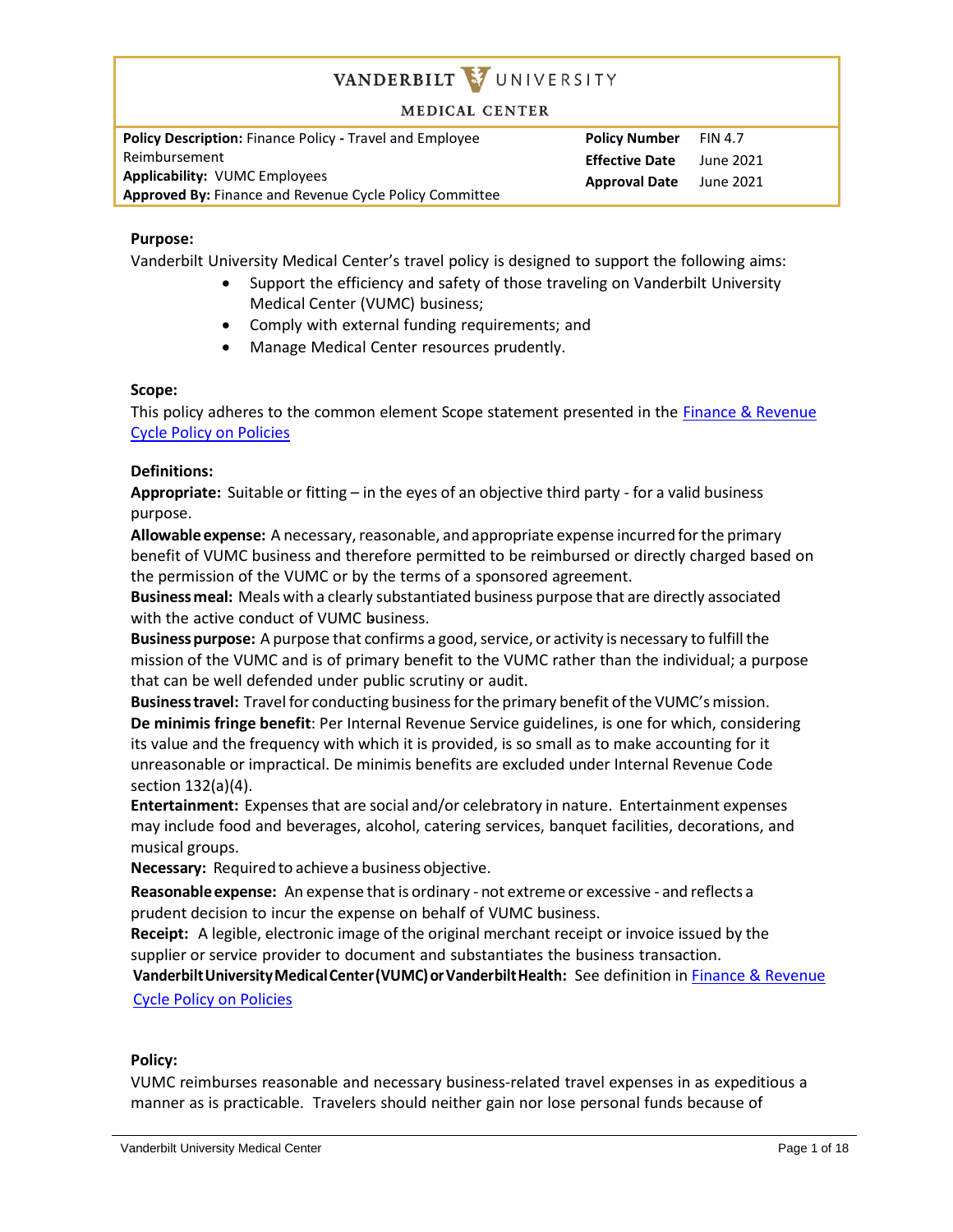#### **MEDICAL CENTER**

| <b>Policy Description: Finance Policy - Travel and Employee</b> | <b>Policy Number</b>  | <b>FIN 4.7</b> |
|-----------------------------------------------------------------|-----------------------|----------------|
| Reimbursement                                                   | <b>Effective Date</b> | June 2021      |
| <b>Applicability: VUMC Employees</b><br><b>Approval Date</b>    |                       | June 2021      |
| <b>Approved By: Finance and Revenue Cycle Policy Committee</b>  |                       |                |

business- related expenses incurred on behalf of VUMC.

All employee reimbursements should be submitted via the Concur expense tool. Guests and students traveling on behalf of VUMC should be reimbursed via check request.

VUMC's travel tool supports the VUMC travel policy. If departments, centers, etc. choose to have more restrictive policies, these policies will be supported at the local level. Center, department, and divisional business officers are responsible and held accountable for the implementation of and adherence to this policy. Approval of travel plans, and other business-related expenses happens at the department level through effective planning, communication, and management.

Exceptions to this policy require approval of the Chief Operating Officer and the Chief Financial Officer.

#### **1. AIR TRAVEL**

1.1. Air Reservations

Air reservations should be made through the online booking tool or, in the case of complex itineraries, directly with the designated travel agency. All international air reservations must be made through the online booking tool or directly with the designated travel agency, except in documented extreme cases necessitated by business needs and/or to preserve personal safety\*. All airfare must be purchased with either a personal credit card or VUMC issued Travel & Entertainment Card at the time of ticketing.

Reimbursement of expenses related to international travel will be contingent upon 1) booking through the online booking tool or directly with the designated agency, as stated above; and 2) submission of an approval of traveler's International Travel Questionnaire from VUMC Export Compliance [\(https://www.vumc.org/globalsupport/50091\)](https://www.vumc.org/globalsupport/50091). Submission of approval of the Questionnaire is required with the filing of the traveler's expense report in Concur.

\*Cost is not defined as a business need. For examples of defined business and/or personal safety needs, please contact the travel office.

## 1.2. Fares/Ticket Types/Class of Service

Travelers should purchase the lowest available economy class airfare that meets the business needs of the travel, except as outlined below. Travelers may upgrade the level of service at personal expense or by using their personal airline rewards points/miles/credits.

Reasonable fees associated with priority boarding and economy class upgrades (e.g., Economy Plus, exit row, aisle seat, etc.) are reimbursable.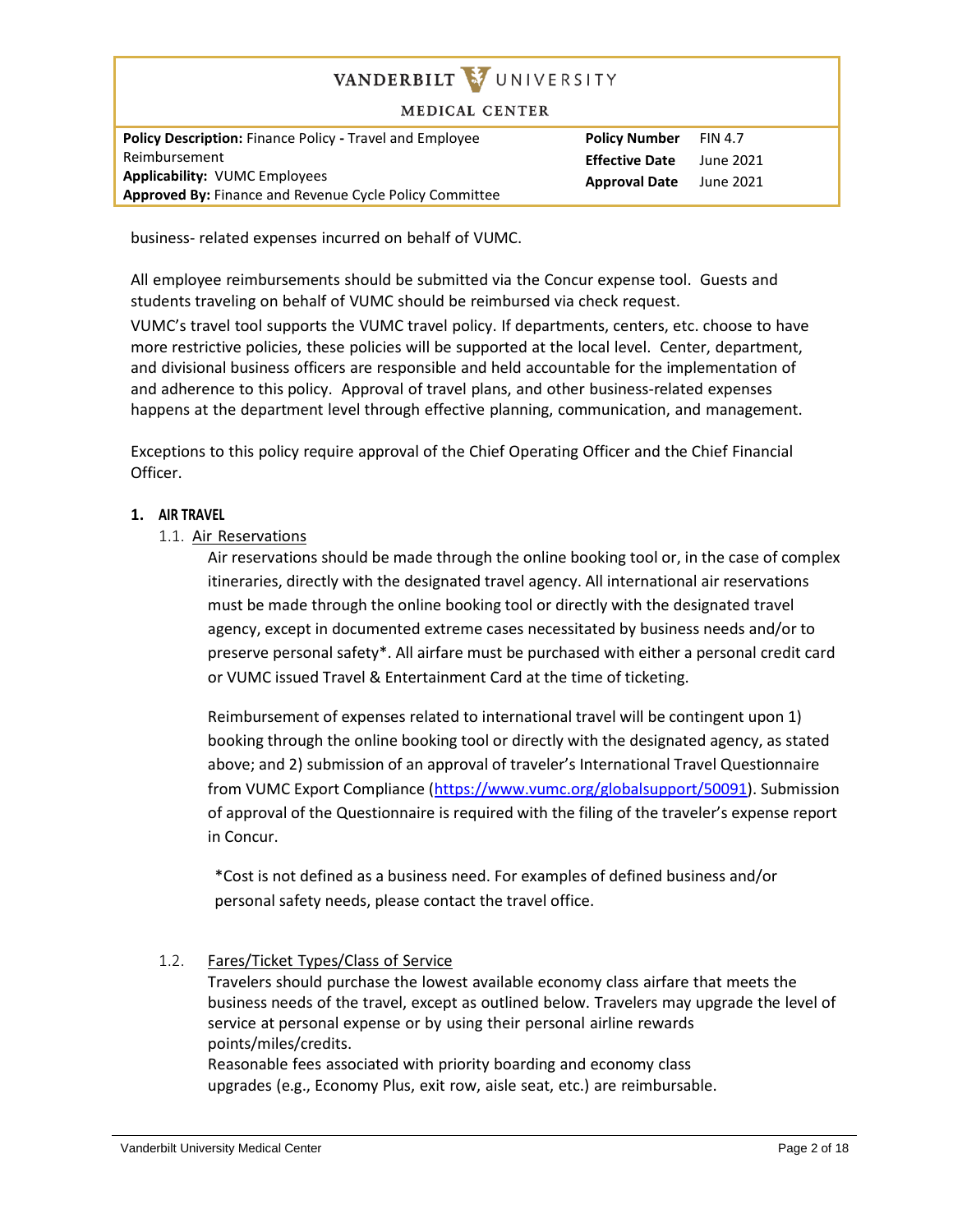#### **MEDICAL CENTER**

**Policy Description:** Finance Policy **-** Travel and Employee Reimbursement **Applicability:** VUMC Employees **Approved By:** Finance and Revenue Cycle Policy Committee **Policy Number** FIN 4.7 **Effective Date** June 2021 **Approval Date** June 2021

Business class or first-class seating may be used only if the traveler's applicable officer approves it in writing in advance. One of the following conditions should be met:

- Any flight segment has a scheduled in-air flying time more than four hours; or
- The total scheduled in-air flight time for all flight segments is more than seven hours; or
- A medical justification has been documented and approved by the Equal Opportunity, Affirmative Action, and Disability Services Department (EAD).

## 1.3. Changes, Cancelations, and Unused Tickets

When travel plans must be changed due to business reasons, the traveler is responsible for notifying the travel agency, so the unused ticket can be applied to the next business trip. Penalties for changes to an airline ticket for business reasons or circumstances beyond the traveler's control are reimbursable from VUMC funds. For affected tickets paid from federally sponsored funds, contact VUMC Finance Grant Accounting to determine if the penalty may be charged to the grant.

Unused tickets may not be used for personal travel.

## 1.4. Pre-Travel Reimbursement

For out-of-pocket airfare incurred by the traveler in advance of travel, the traveler may seek reimbursement in accordance with the guidelines of the funding source. If the funding source is restricted, please coordinate with your business administrator to ensure compliance with external restrictions. Should the trip be cancelled the reimbursement should be returned to VUMC. Airline tickets may be held for future use.

## 1.5. Baggage Fees

Baggage fees that are reasonable and appropriate for the purpose and length of the trip are reimbursable. Fees for baggage that is personal in nature (e.g., golf clubs) or that are not reasonable and appropriate for the purpose and length of the trip will not be reimbursed.

## 1.6. Private Aircraft

In general, VUMC faculty and staff members are prohibited from using noncommercial (private/corporate/state owned, rented, or borrowed) aircraft (fixed-wing or rotary) for VUMC business travel. Exceptions to this prohibition require written approval in advance of committing to the travel from both the Office of Risk and Insurance Management [\(https://www.vumc.org/risk-management/management\)](https://www.vumc.org/risk-management/management) and the Chief Financial Officer.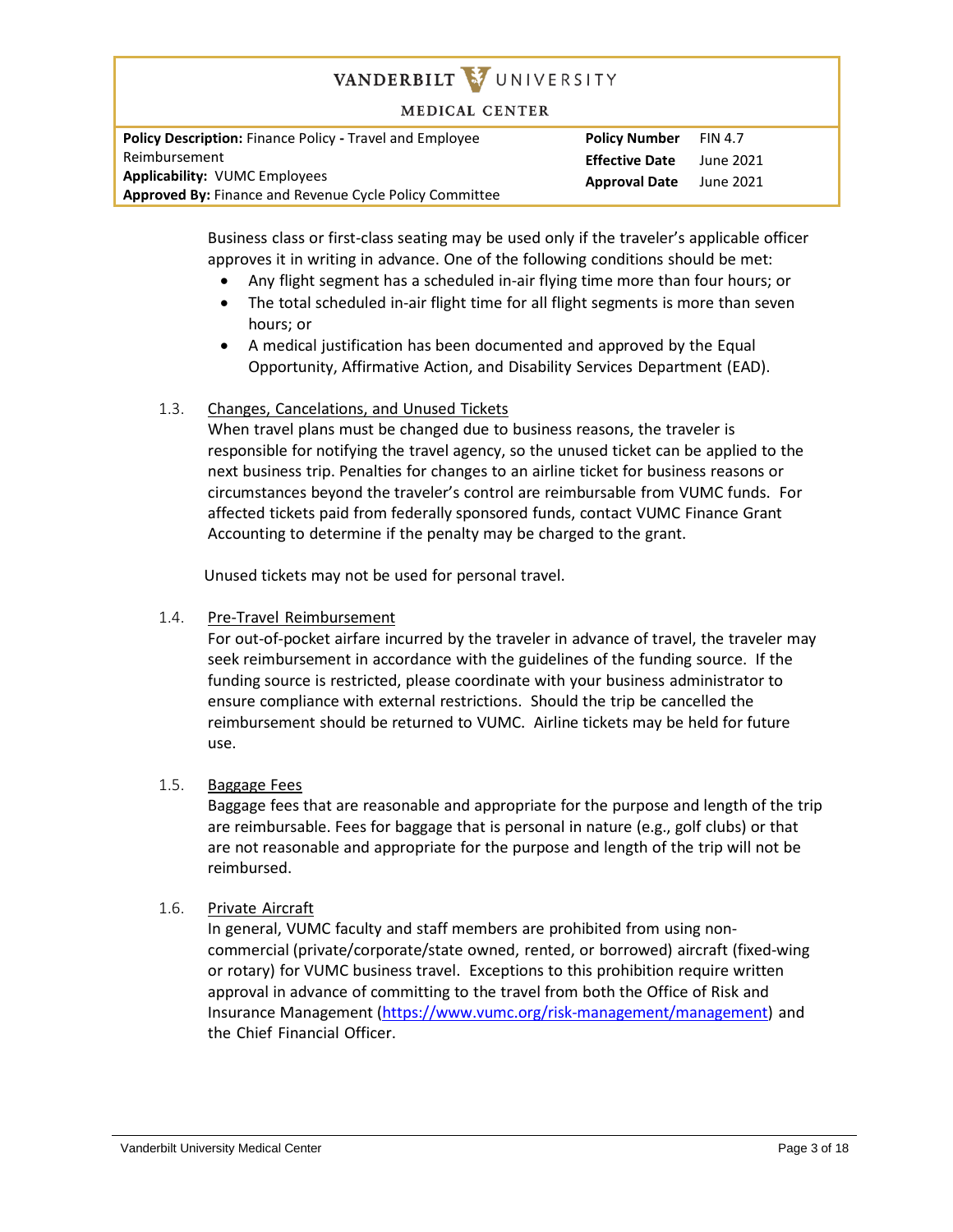**MEDICAL CENTER** 

**Policy Description:** Finance Policy **-** Travel and Employee Reimbursement **Applicability:** VUMC Employees **Approved By:** Finance and Revenue Cycle Policy Committee **Policy Number** FIN 4.7 **Effective Date** June 2021 **Approval Date** June 2021

- 1.7. Airline Requirements for Federally Funded Sponsored Research Projects
	- Fly America Act

The Fly America Act (FAA) requires the use of a U.S. air carrier for federally funded foreign travel. In some instances, a non-U.S. air carrier may be used if it meets one or more of the exception criteria listed in the Federal Travel Regulation (FTR) guidelines section 301-10.135-138, available online: [http://vu.edu/fly-america](http://vu.edu/fly-america-act)[act.](http://vu.edu/fly-america-act)

Code Share Agreement

The Code Share Agreement provides for compliance with the Fly America Act if the U.S. air carrier is the ticketing agent and issues a flight on a non-U.S. air carrier. The payment for the airfare must be made to the U.S. air carrier.

Open Skies Agreement

The Open Skies Agreement provides that qualifying travelers, whose travel is supported by federal funds, may travel on airlines headquartered outside of the United States in countries where bilateral/multilateral agreements exist. For a listing of Open Skies Partners, visit

[http://www.state.gov/e/eb/rls/othr/ata/114805.htm.](http://www.state.gov/e/eb/rls/othr/ata/114805.htm) For the Open Skies Agreement exception to be allowed and selected in the Fly America Waiver Checklist, two criteria must be met:

- Travel is not being reimbursed by the Department of State or the Department of Defense; and
- The traveler ensures the air courier is Open Skies Compliant. More information about the agreement is available at [http://www.gsa.gov/portal/content/103191.](http://www.gsa.gov/portal/content/103191)

## **2. HOTELS**

2.1. Hotel Reservations

VUMC travelers should use the online booking tool or the VUMC travel agency to book hotel rooms (available at

https://sso.vanderbilt.edu/idp/startSSO.ping?PartnerSpId=concur\_vumc).

If lower rates for accommodations are available through a conference room block rate or a fraternal/professional society these may be booked directly by the traveler.

## 2.2. Hotel Class and Rooms

The class of hotel should be reasonable and appropriate for the business purpose and location. Travelers should stay in standard or equivalent rooms.

## **3. AUTOMOBILE RENTAL**

## 3.1. Rental Car Reservations

VUMC travelers should use the online booking tool or the VUMC travel agency to book rental cars (available at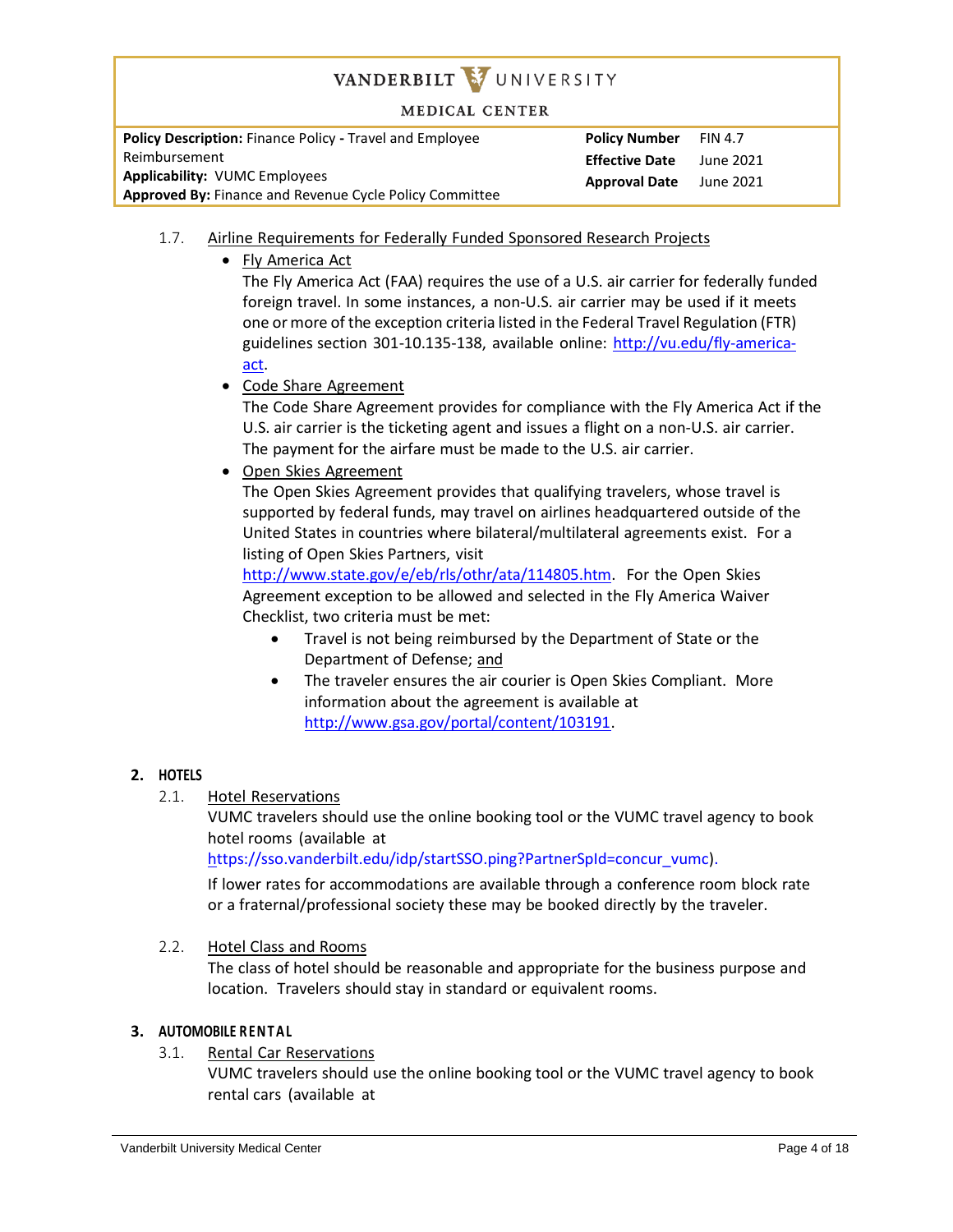**MEDICAL CENTER** 

**Policy Description:** Finance Policy **-** Travel and Employee Reimbursement **Applicability:** VUMC Employees **Approved By:** Finance and Revenue Cycle Policy Committee **Policy Number** FIN 4.7 **Effective Date** June 2021 **Approval Date** June 2021

https://sso.vanderbilt.edu/idp/startSSO.ping?PartnerSpId=concur\_vumc).

3.2. When to Use

Rental cars should be used when they are less expensive than alternative means of transportation (e.g., taxi, car service, or train) or where there are convenience or safety issues that justify the additional cost.

3.3. Car Class and Features

Rental of up to a mid-sized (intermediate) car is reimbursable. If there are three or more individuals traveling together, if the traveler is transporting sizeable equipment, or if there are other valid business needs, larger vehicles may be rented. The cost of a GPS will be reimbursed if deemed necessary for safety reasons; however, this cost may not be charged to federal funds. The cost of other upgrades or accessories, such as a satellite radio, will not be reimbursed.

## 3.4. Fuel for Rented Automobiles

Travelers should refuel the rental car prior to returning to the rental agency and to decline the pre and post-paid fuel options. The cost of fuel will be reimbursed.

## 3.5. Incidental Rental Car Expenses

All business-related tolls and parking charges will be reimbursed. Tickets or fines associated with parking or travel violations, and charges for vehicle lockouts will not be reimbursed.

## **4. LOCAL TRANSPORTATION**

Reasonable and necessary costs of public transportation, airport shuttles, taxis, and car services (e.g., Uber, Lyft) are acceptable for service to and from airports, between appointments, and between hotels and meeting locations.

## **5. BUS OR RAIL**

Travel by bus or rail is allowed when it is less expensive than alternative means of transportation or when there are conveniences or safety issues.

## **6. TRAVEL VIA PERSONAL AUTOMOBILE**

6.1. Acceptable Use

Use of personal automobiles for business travel is allowed when it is less expensive than alternative means of transportation or when there are convenience or safety issues that justify the additional cost. Use of personal automobiles for normal commuting will not be reimbursed.

## 6.2. Mileage Reimbursement

Business mileage is the travel an employee incurs beyond normal commute mileage (from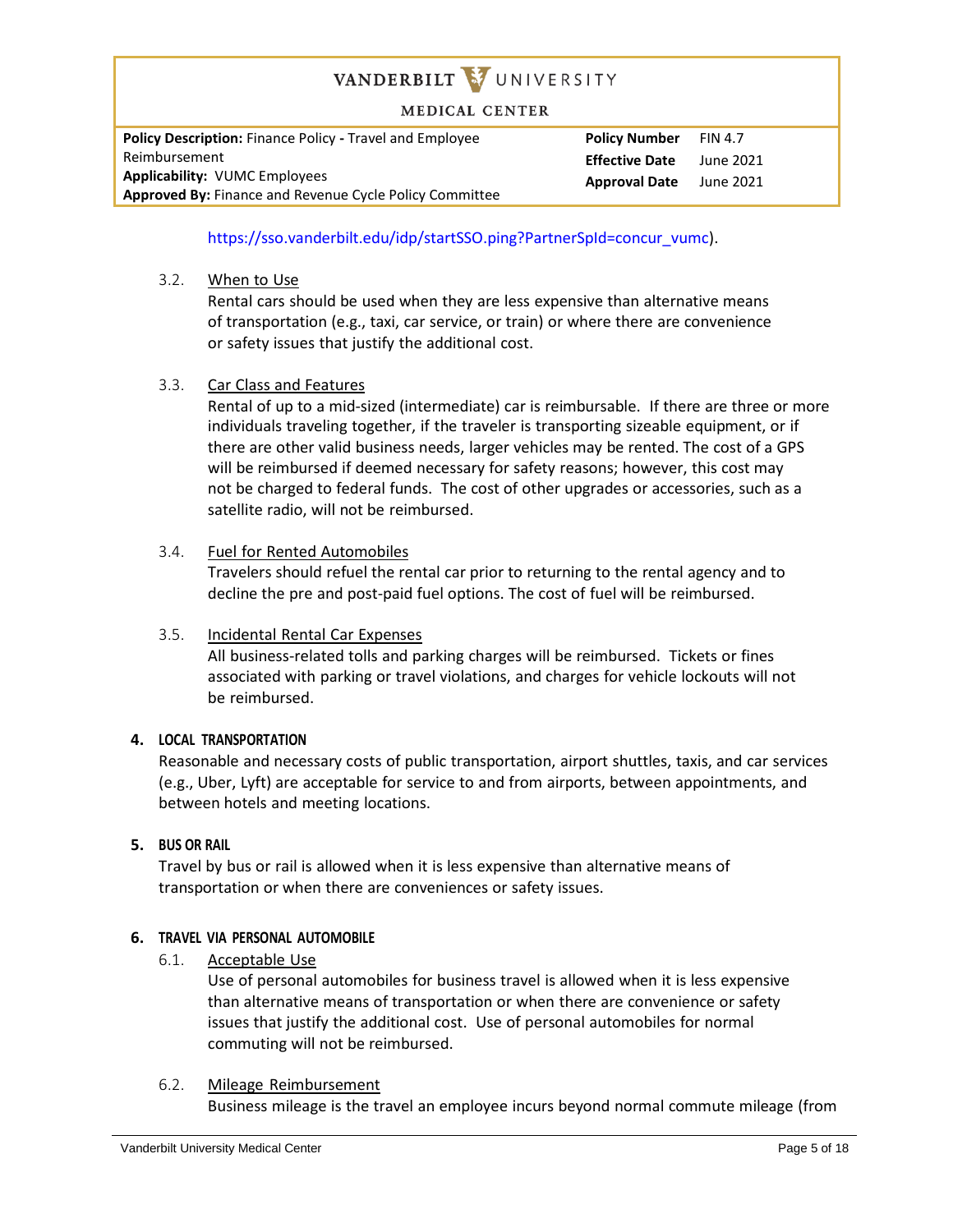**MEDICAL CENTER** 

**Policy Description:** Finance Policy **-** Travel and Employee Reimbursement **Applicability:** VUMC Employees **Approved By:** Finance and Revenue Cycle Policy Committee **Policy Number** FIN 4.7 **Effective Date** June 2021 **Approval Date** June 2021

home to the office and home again on a normal workday). Exceptions can be granted based on the employees work requirements with approval of the department. When a personal automobile is used for business travel, the traveler will be reimbursed up to the current IRS authorized mileage rate for miles incurred. The mileage reimbursement covers all costs related to the operation of the vehicle, including service, maintenance, insurance, depreciation, and fuel. For additional guidance or questions regarding mileage reimbursement, please email [concur@vumc.org](mailto:VUMCconcur@vanderbilt.edu)

6.3. Parking and Tolls Reasonable parking charges and tolls associated with business travel will be reimbursed.

## **7. MEAL AND ENTERTAINMENT EXPENSES**

7.1. Meal and Entertainment Expense Reimbursement Guidelines

Expenses for meals are reimbursable on the basis of actual, reasonable expenses incurred. VUMC does not utilize per diem rates. In situations where an individual is conducting business with one or more non-VUMC guests, reasonable meal and entertainment expenses are allowable except as noted below. Business meals and entertainment must be directly related to VUMC business, and the business purpose must be documented in writing. See 10.2 for spouse or domestic partner meals and entertainment expenses.

Meal expenses exceeding a reasonable amount should be recorded as entertainment expenses. All entertainment expenses must be isolated from direct or indirect charges to sponsored funds. Entertainment, including alumni and development expenses, cannot be charged to sponsored restricted centers.

7.2. Alcoholic Beverages

Alcoholic beverage costs generally are considered personal expenses. However, if appropriate and necessary to support the business purpose, the charges must be classified as entertainment expenses, regardless of the funding source. In cases where a meal includes alcohol, and when that meal is going to be charged to a sponsored grant or contract, the traveler must clearly identify and segregate the alcohol expense during the reimbursement request process. Alcohol expenses must be charged to a non-sponsored funding source.

7.3. Meal and Entertainment Documentation

The Internal Revenue Service requires all business meals and entertainment expenses to be properly documented. This includes a list of attendees with titles and affiliation, or identification of a discernible group, the number of attendees, the geographic location in which the expense was incurred, the date of the expense and its business purpose.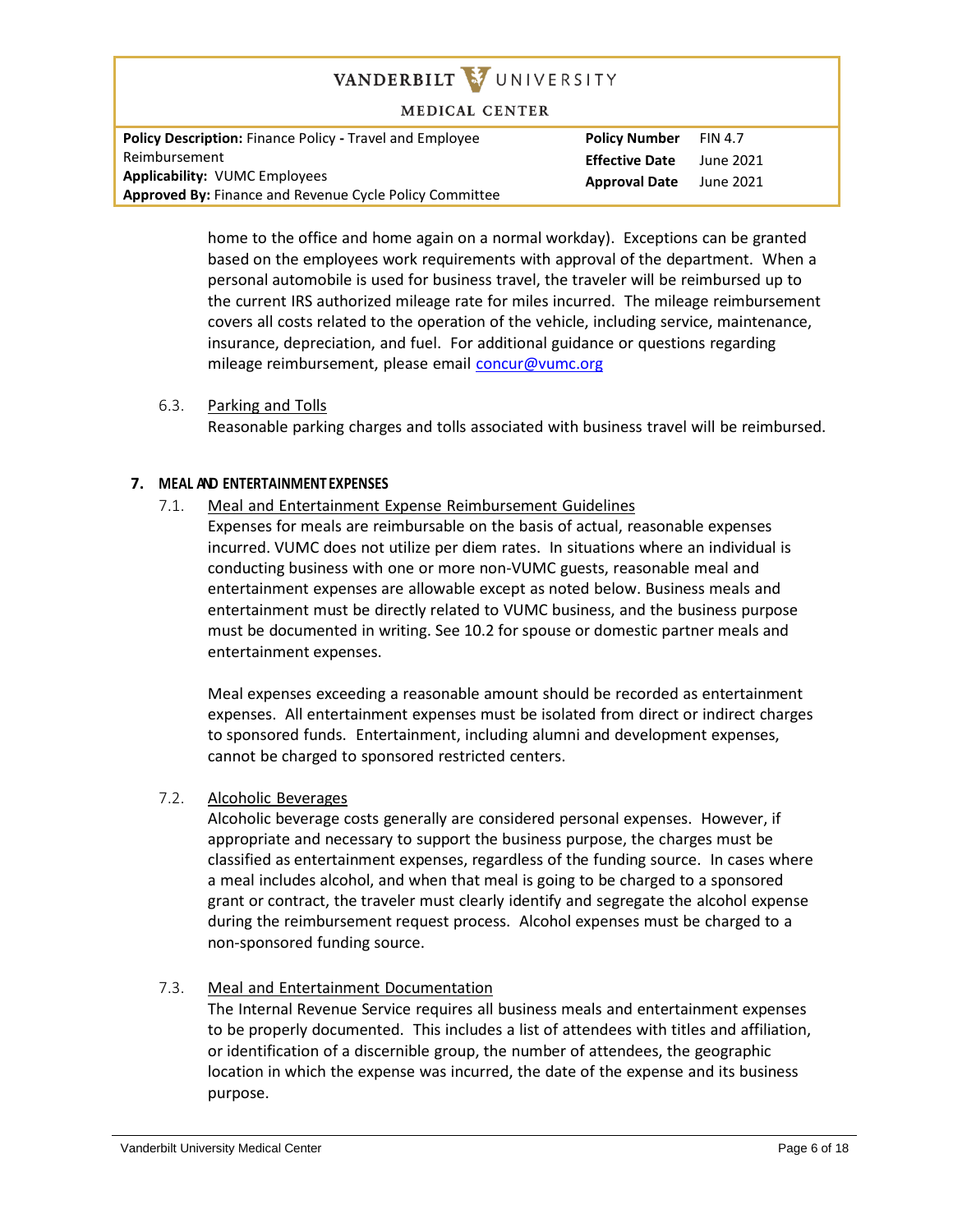#### **MEDICAL CENTER**

**Policy Description:** Finance Policy **-** Travel and Employee Reimbursement **Applicability:** VUMC Employees **Approved By:** Finance and Revenue Cycle Policy Committee **Policy Number** FIN 4.7 **Effective Date** June 2021 **Approval Date** June 2021

#### **8. COMMUNICATIONS EXPENSES**

8.1. Telephone Usage While Traveling

Long distance phone and fax expenses that are reasonable and necessary for conducting business are reimbursable. When necessitated by business need, temporary international charge plan additions to personal cell phones will be reimbursed.

8.2. Internet Access

Internet access (e.g., hotel, airport, airline, etc.) during travel for business purposes is reimbursable.

#### **9. INSURANCE AND RISK MANAGEMENT**

9.1. Business Travel Accident Insurance

While traveling on VUMC business, faculty and staff are covered by the VUMC's business accident insurance policies. Commuting to and from work is not covered. VUMC's travel accident policy provides \$100,000 for accidental loss of life and up to \$100,000 for accidental dismemberment. If a claim is incurred while traveling on VUMC business, all necessary documentation must be provided to the Office of Risk and Insurance Management [\(https://www.vumc.org/risk-management/\)](https://www.vumc.org/risk-management/) after the incident.

## 9.2. Car Rental Insurance

Automatic liability coverage for bodily injury, property damage and physical damage to a rental car is provided by VUMC. When traveling on domestic VUMC business, decline Collision Damage Waiver (CDW) and personal liability insurance offered through the rental company. When traveling on foreign VUMC business, purchase additional rental car insurance if offered.

9.3. Personal Automobile Insurance

Faculty or staff members, and students who use their own automobiles or other individually- owned, non-rented vehicles to conduct VUMC business are responsible for the automobile liability and physical damage associated with the operation of that automobile. VUMC's insurance coverage provides secondary coverage. The traveler's personal insurance is primary in the event of an accident.

## 9.4. International Travel Emergency Assistance

International SOS ("ISOS") provides worldwide access to emergency medical, security and travel assistance and evacuation services for VUMC faculty, staff, students and employees while traveling outside the United States on VUMC business. ISOS services assist the traveler with access to medical, personal, travel, security and legal services when away from home. Reservations made through VUMC's online booking tool or through VUMC's travel agency are registered automatically with ISOS. Additional information on ISOS services is available from the VUMC International Office [\(VUMC](https://www.vumc.org/globalsupport/50286)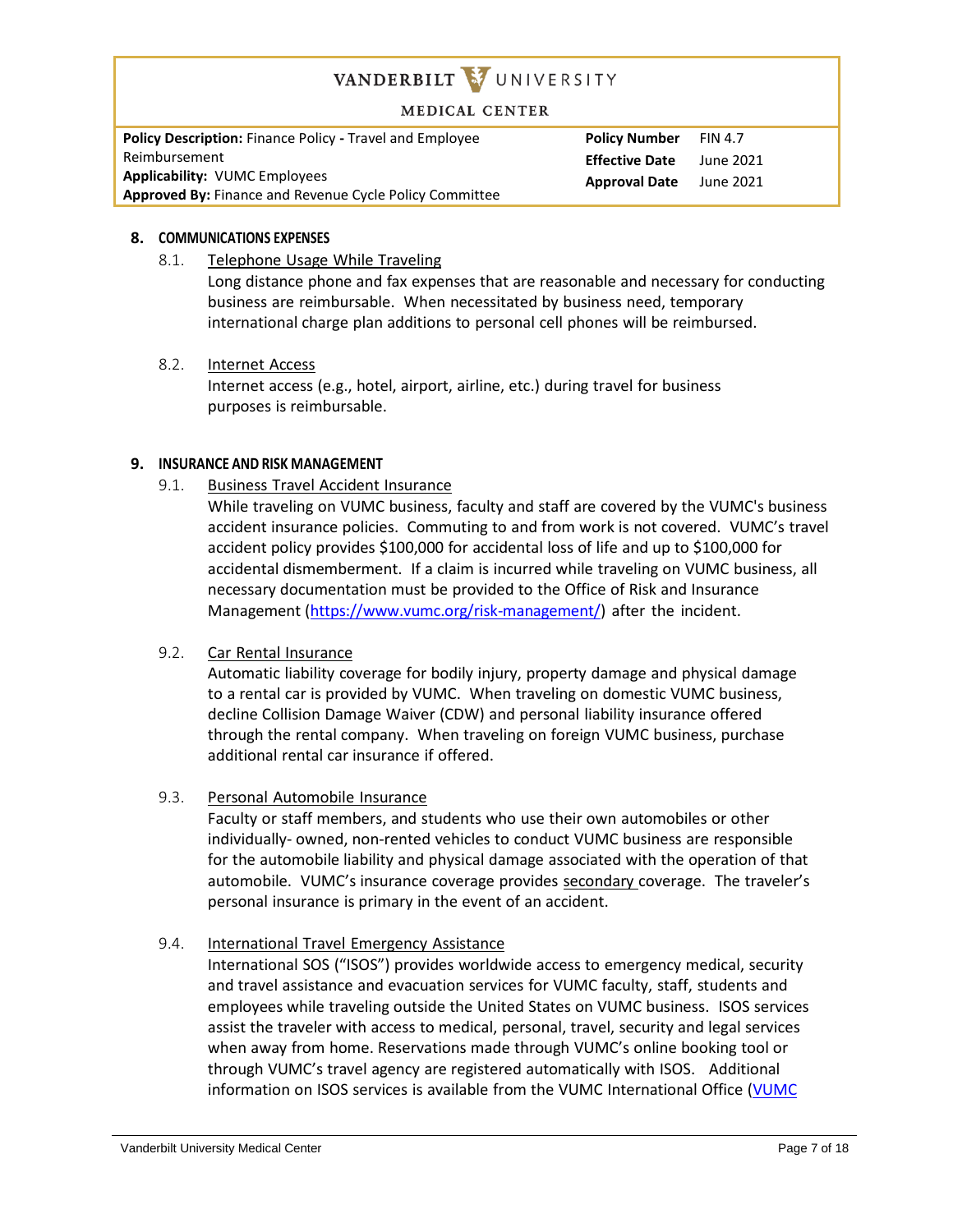#### **MEDICAL CENTER**

**Policy Description:** Finance Policy **-** Travel and Employee Reimbursement **Applicability:** VUMC Employees **Approved By:** Finance and Revenue Cycle Policy Committee **Policy Number** FIN 4.7 **Effective Date** June 2021 **Approval Date** June 2021

#### Global [Services\)](https://www.vumc.org/globalsupport/50286)

9.5. Accidents, Injuries, Thefts, and Other Safety Issues Accidents, thefts, and other crimes while traveling on VUMC business must be reported immediately to the proper authorities, consistent with local/state laws. If a traveler is injured or develops a work-related illness while traveling, the traveler should consult with Risk Management ((VUMC Risk [Management\)](https://www.vumc.org/risk-management/)or call 615-936-0660) to determine whether he/she may be entitled to workers' compensation benefits. Alternatively, affected employees may electronically report a First Report of Work Injury through the Risk Management website.

## **10. SPOUSE AND DOMESTIC PARTNER ("COMPANION") EXPENSES**

10.1. Companion Travel

No travel expenses, including but not limited to, transportation, lodging, or registration fees for any persons accompanying travelers on VUMC travel will be reimbursed.

10.2. Companion Meals and Entertainment

In general, no meals or entertainment will be reimbursed for any companions accompanying VUMC employees.

If an exception is made and approved by the Department Head or the Department Head's immediate supervisor, expenses for meals and entertainment for companions are reimbursable based on actual, reasonable expenses. The approval authorization should be included as documentation with the submitted Concur expense report. The companion expenses should be charged to general ledger account number 62119 (Entertainment Spouse/Domestic Partner) on the expense report.

Any example of when an exception is appropriate would be if it is impractical to entertain without the companion (i.e., external companions are present) and there is a clear business purpose, rather than a personal or social purpose.

When considering the possibility of an exemption, all the facts must be considered, including the nature of the business transacted and the reasons for conducting business during the entertainment. Business meals and entertainment must be directly related to VUMC business, including alumni, development or fundraising, and the business purpose must be documented in writing.

#### **11. OTHER TRAVEL CONSIDERATIONS**

11.1. Approval to Travel

Travelers are responsible for ensuring that they have the necessary approval from their supervisor to take a trip prior to committing VUMC funds or incurring expenses.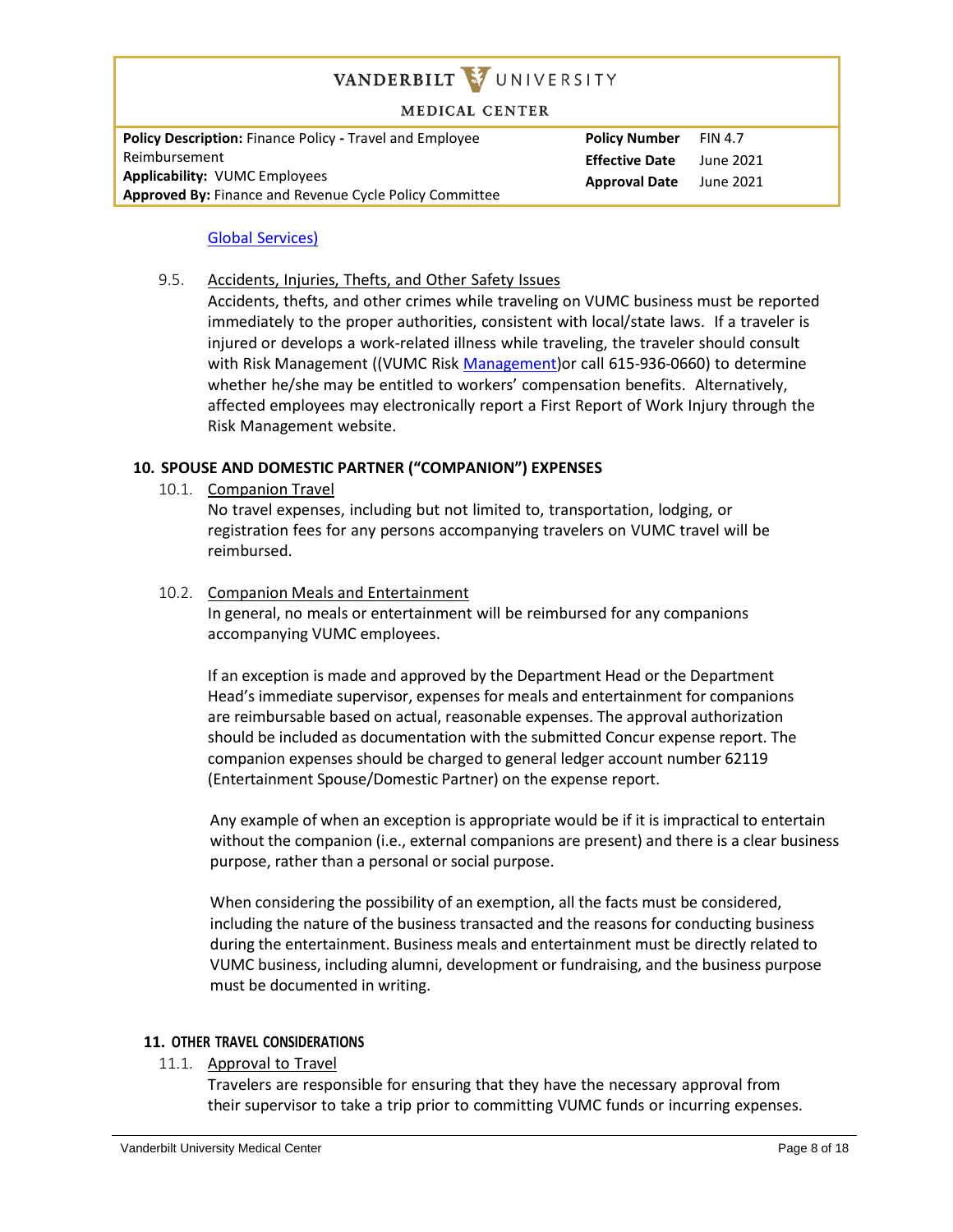#### **MEDICAL CENTER**

| <b>Policy Description:</b> Finance Policy - Travel and Employee | <b>Policy Number</b>  | <b>FIN 4.7</b> |
|-----------------------------------------------------------------|-----------------------|----------------|
| Reimbursement                                                   | <b>Effective Date</b> | June 2021      |
| <b>Applicability: VUMC Employees</b>                            | <b>Approval Date</b>  | June 2021      |
| <b>Approved By: Finance and Revenue Cycle Policy Committee</b>  |                       |                |

Additionally, travelers are responsible coordinating with the appropriate department to ensure that funds are available to pay for the travel.

VUMC travelers are responsible for understanding and adhering to specific restrictions that may be required by the applicable funding agency, sponsor or other outside group paying for the travel. These restrictions, to the extent that they are more restrictive than VUMC's travel policy, supersede any restrictions outlined in this policy. Travel supported by sponsored program contracts and grants may require prior written agency and/or internal approval. Travelers should refer to applicable grant or contract requirements and regulations to determine whether prior agency approval is required and if other restrictions apply.

## Community Partners for Sponsored Projects

Cash advances for community partners, can be granted upon authorized approval by the department responsible for the management of the Federal Grant. The department will be required to document procedures for the management of the advance and distribution of funds to the grant. This will also include reconciliation of all funds associated with the project according to the documented departmental process agreed with the Office of Finance-Grants.

#### 11.2. Receipt Requirements

For a business expense to be approved and reimbursed, it must be properly substantiated. Itemized receipts for all expenditures greater than or equal to \$75 are required. Appropriate receipts should include transaction amount, itemization of goods or services purchased, method of payment (receipt showing last 4 digits of card number), date and merchant name. If sponsor or departmental requirements are more restrictive, this will take precedence. When the original receipt is not available or does not contain adequate information, a copy of cancelled check, credit card statement or paid invoice may be substituted. Expenses \$75 and over without receipts will not be reimbursed.

#### 11.3. IRS Accountable Plan

In accordance with IRS regulations, travel expense reports submitted more than 60 days after trip completion will be treated as taxable wages. Non-travel expense reports not submitted within 60 days of incurrence, will be treated as taxable wages.

## 11.4. Taxes

VUMC is a non-profit institution, and as such is exempt from tax on most domestic purchases when the VUMC tax exempt certificate is presented, and the expense is paid with a VUMC issued credit card. However, tax exemptions vary by state and by type of good or service purchased. VUMC business travelers must make every reasonable effort to ensure that tax is not paid when appropriate. A list of states in which VUMC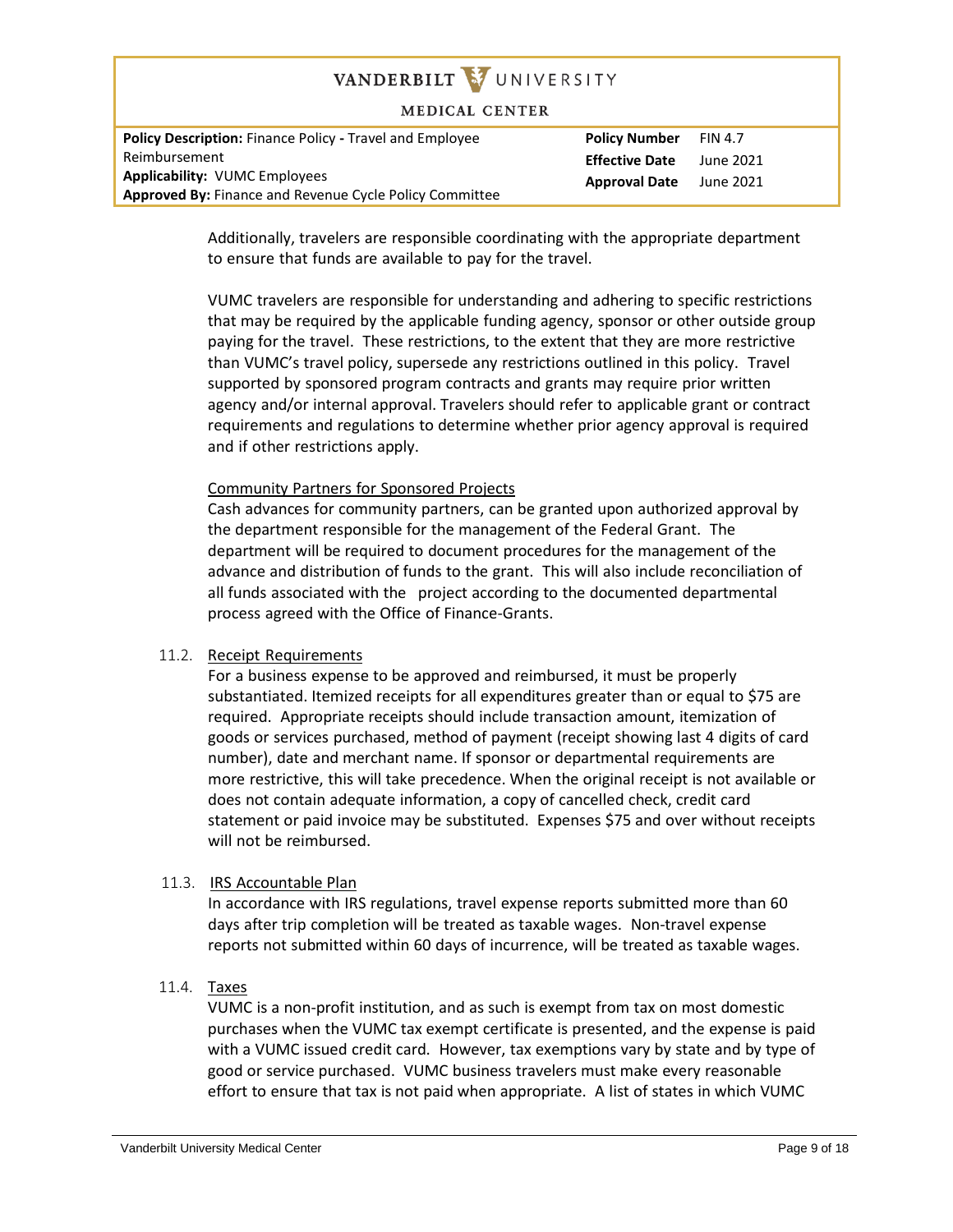#### **MEDICAL CENTER**

**Policy Description:** Finance Policy **-** Travel and Employee Reimbursement **Applicability:** VUMC Employees **Approved By:** Finance and Revenue Cycle Policy Committee

**Policy Number** FIN 4.7 **Effective Date** June 2021 **Approval Date** June 2021

is exempt from sales tax is available from the VUMC tax department.

Foreign Value Added Taxes (VAT) and Goods and Services Taxes (GST) incurred for VUMC business are reimbursable.

11.5. International Travel / Passports and Visas

Expenses related to visas and passports required for business travel are reimbursable.

11.6. Vaccinations

Expenses for vaccinations required for business travel are reimbursable. VUMC travelers are strongly encouraged to obtain vaccinations through the Occupational Health Clinic [\(occupationalhealth.vanderbilt.edu\)](http://www.occupationalhealth.vanderbilt.edu/) and/or the VUMC Travel Clinic [\(vanderbilttravelclinic.com\)](http://www.vanderbilttravelclinic.com/).

### 11.7. Combined Personal and Business Travel

If personal travel is combined with VUMC business travel, only the business portion of the trip is reimbursable. VUMC's travel tool should not be used to make personal travel arrangements. You may use the travel agency to make personal travel arrangements; however, it is not reimbursable. "In lieu of" and "tradeoff" expense reimbursement is not permitted (e.g., although incurring a Saturday stay might reduce the cost of a flight, the traveler may not use the difference to offset all or part of his or her personal expenses).

#### 11.8. Laundry Expenses for Extended Trips

Reasonable and necessary laundry and/or dry-cleaning charges will be reimbursed when travel exceeds four or more consecutive nights. The charge must be incurred while traveling (not before or after the trip is complete).

11.9. Tips and Incidental Expenses VUMC will reimburse reasonable tips. Tips greater than 25% will not be reimbursed.

#### 11.10. Frequent Flyer/Guest/Reward Points

Travelers may utilize travel-provider rewards related to travel (e.g., Delta Sky Miles, Marriot Rewards, etc.). In no case shall VUMC business travelers incur additional expense on behalf of the VUMC with the sole purpose of obtaining more rewards (e.g., purchasing more expensive tickets in exchange for higher reward points). Enrollment fees for these programs are a personal expense and are not reimbursable.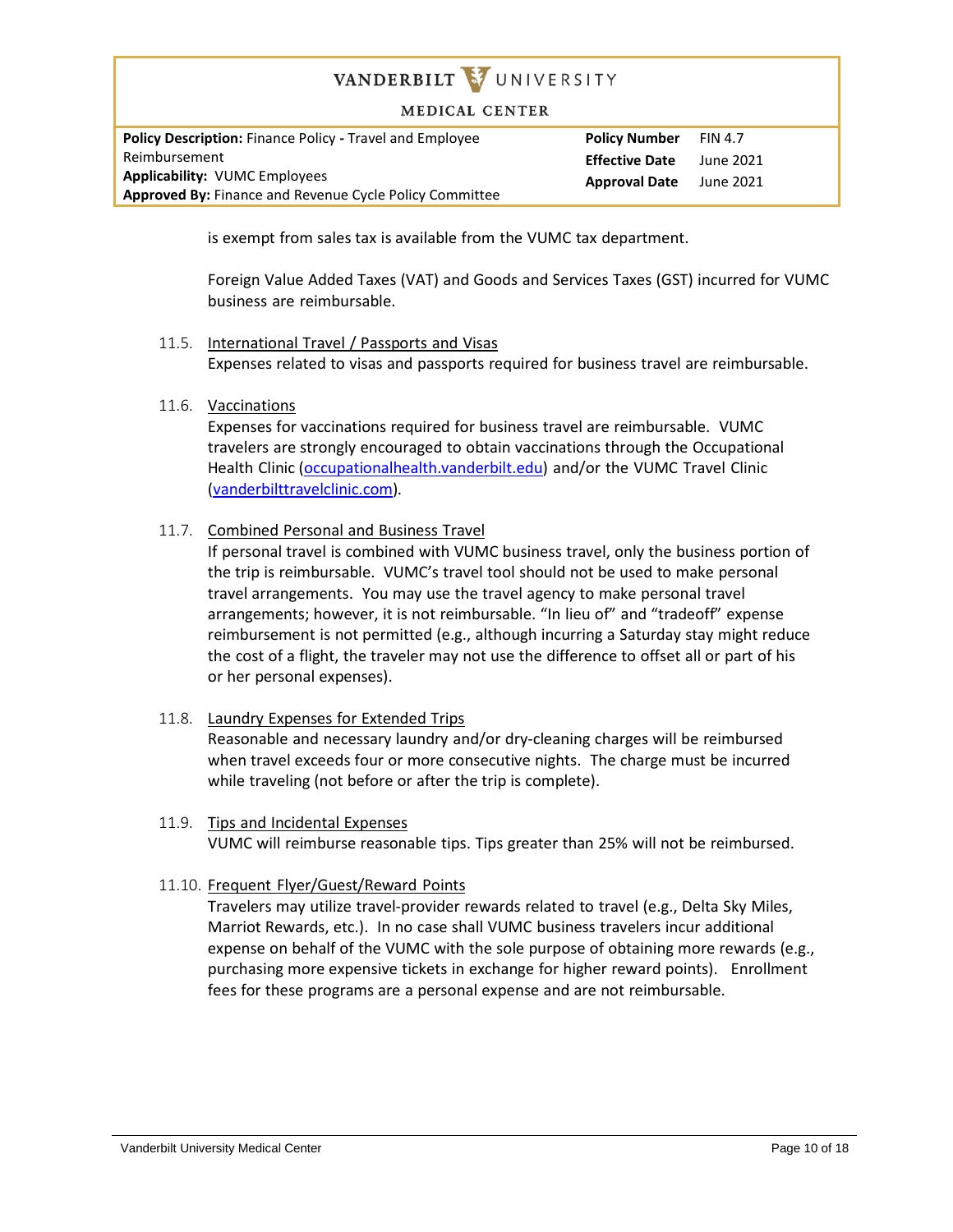#### **MEDICAL CENTER**

| <b>Policy Description: Finance Policy - Travel and Employee</b> |  |  |
|-----------------------------------------------------------------|--|--|
| Reimbursement                                                   |  |  |
| <b>Applicability: VUMC Employees</b>                            |  |  |
| <b>Approved By: Finance and Revenue Cycle Policy Committee</b>  |  |  |

**Policy Number** FIN 4.7 **Effective Date** June 2021 **Approval Date** June 2021

#### **12. UNALLOWABLE EXPENSES**

All expenses incurred on VUMC business should be reasonable and necessary. Examples of non- reimbursable expenses include but are not limited to the following:

| Annual fees for                            | Hotel or car "no-show"                                                     | Personal entertainment                                      |
|--------------------------------------------|----------------------------------------------------------------------------|-------------------------------------------------------------|
| personal credit card                       | charges without a business                                                 | (e.g., sporting events)                                     |
| Babysitting                                | In-room entertainment (e.g.,<br>movies, games, etc.)                       | Personal property insurance                                 |
| Barbers/hairdressers                       | Membership (including airport<br>clubs) and reward fees                    | Pet care                                                    |
| Car service for<br>normal commute          | Meals for social occasions or<br>local meals with<br><b>VUMC</b> employees | Prescription medication                                     |
| Car washes and detailing                   | Non-business postage                                                       | Shoeshine                                                   |
| Clothing, luggage and<br>toiletries        | Optional baggage insurance                                                 | Souvenirs and personal gifts                                |
| Personal mobile phones<br>and data devices | Parking and/or speeding tickets                                            | Vacation and personal<br>expenses when on<br>business trips |
| Delinquency and late fees                  | Personal accident insurance                                                |                                                             |

Expense reports should be held until they total at least \$50 before submission. No reports under \$50 will be approved unless they are approaching the 60-day reimbursement limit.

Any traveler who receives reimbursement for business travel expenses through the on-line travel tool, or otherwise, is responsible for reimbursing VUMC for any expenses deemed disallowed (unallowable, unnecessary, unreasonable, or inappropriate) under this Travel Policy and waives any applicable rights related to recovery of these expenses under federal and state law.

If a traveler disagrees with a decision that an expense is disallowed, he or she may contest the decision through the VUMC Travel & Payment Card Office. If the traveler does not fully reimburse VUMC for any disallowed expenses, and the review process (if used) upholds the determination that the expenses are unallowable, then VUMC may utilize other means to collect any amounts owed, including but not limited to a civil suit or criminal prosecution as appropriate under the circumstances. If deducting available amounts by payroll deduction does not result in full repayment, VUMC is not waiving its right to collect the remaining funds by other means necessary.

In addition, if appropriate under the circumstances, disciplinary action may be taken under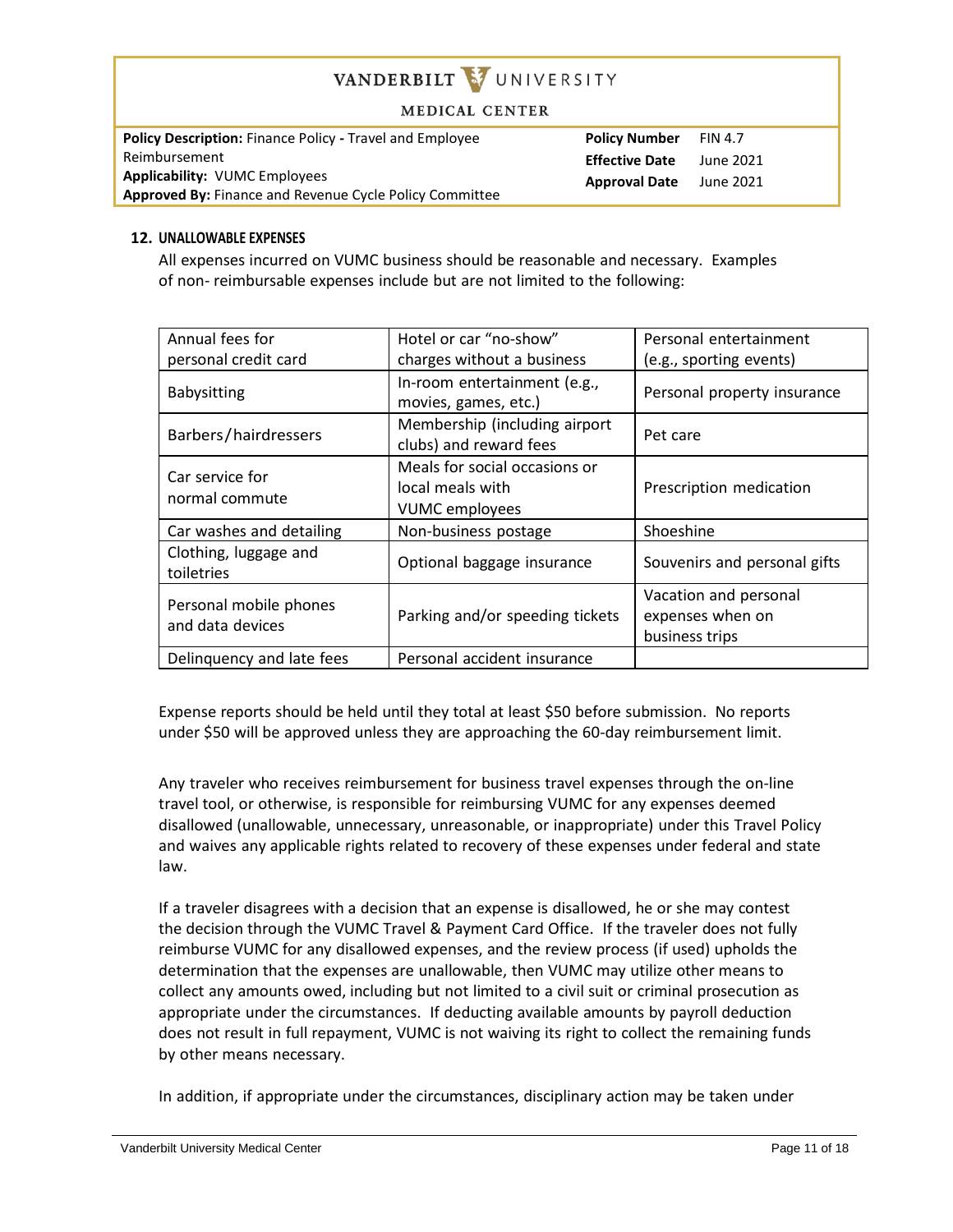#### **MEDICAL CENTER**

**Policy Description:** Finance Policy **-** Travel and Employee Reimbursement **Applicability:** VUMC Employees **Approved By:** Finance and Revenue Cycle Policy Committee **Policy Number** FIN 4.7 **Effective Date** June 2021 **Approval Date** June 2021

Human Resources policies or other appropriate internal policies.

#### **13. DUTY OF CARE**

Vanderbilt University Medical center has a responsibility to protect its employees as they travel for business. As such, our responsibility covers the following areas; International Travel Advisories, Illness during Business Travel, and Emergency Assistance.

#### International Travel Advisories

Safety and security are of primary importance when employees are traveling on company business. Travel advisories that restrict travel for safety or health purposes are issued regularly by local government agencies. More information can be found on the VUMC Global Support website: <https://www.vumc.org/globalsupport/50281>

#### Illness During Business Travel

If an employee becomes ill while on business travel and is unable to perform the duties of his/her job, they must report the illness or injury to their manager as soon as possible.

#### **Emergencies**

In the event of an emergency abroad that requires assistance beyond or in addition to what the local authorities can provide, please contact **[ISOS](http://www.internationalsos.com/Members_Home/login/clientaccess.cfm?custno=11BTA1676447)** at +1-215-942-8226 (call collect). VUMC's membership number is **11BTA1676447**.

#### **International SOS (ISOS)**

ISOS provides **emergency** travel assistance and **evacuation** services for all faculty, staff, and residents traveling internationally on VUMC-related business.

- o Click here to access the **ISOS [portal](http://www.internationalsos.com/Members_Home/login/clientaccess.cfm?custno=11BTA1676447)**.
- o Review health, safety and security information specific to your international destination AND print your ISOS membership card by accessing the link above.
- o Register yourtravel on the **"My [Trips"login](http://mytrips.travelsecurity.com/Login.aspx?ci=lSI4GMlp3KM%3d)**option from within the portal.
- o Download the **[ISOSAssistanceApp](http://app.internationalsos.com/)** for yoursmartphone.

#### **14. GUIDANCE FOR REIMBURSEMENT OF HOME OFFICE EXPENSES**

The purpose of this section is to outline guidelines for payment and/or reimbursement of various expenses incurred by employees who work from a location (defined as the employee's "Home Office") other than VUMC administrative offices and main campus locations and will: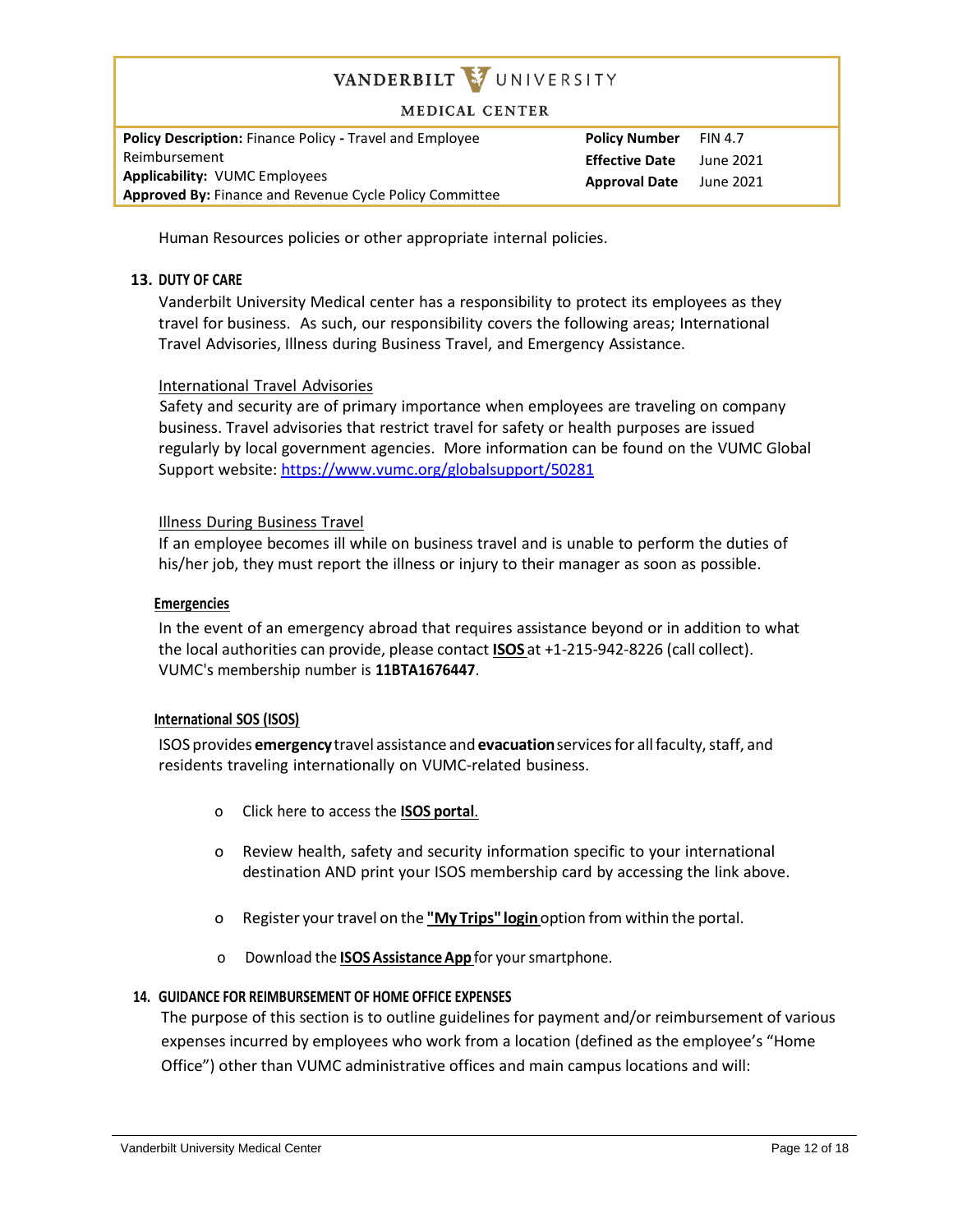#### **MEDICAL CENTER**

| <b>Policy Description: Finance Policy - Travel and Employee</b> |
|-----------------------------------------------------------------|
| Reimbursement                                                   |
| <b>Applicability: VUMC Employees</b>                            |
| <b>Approved By: Finance and Revenue Cycle Policy Committee</b>  |

**Policy Number** FIN 4.7 **Effective Date** June 2021 **Approval Date** June 2021

- Identify which expenses are the responsibility of VUMC to pay for and provide guidelines on what is considered a "reasonable cost" for these items
- Identify which expenses are the responsibility of the employee to pay for

## **Guidance for Reimbursement of Home Office Expenses**

The following guidance describes the types of expenses that VUMC will pay for and those that are the responsibility of the employee to purchase when setting up a Home Office environment. It also provides a dollar limit for many purchases, to ensure funds are used judiciously by the department and equitably across the Medical Center.

The items listed below include the most commonly needed items to establish a Home Office environment. Other items may be necessary for the employee to effectively work from home, given the requirements of their position. The need for these additional items should be vetted by the Department Head or CBO and if they determine VUMC is to pay for an item, ensure the cost for the item is reasonable. Departments should critically evaluate the need for any item being paid for by VUMC before procuring the item. Our preferred sourcing partners should be used for all purchases.

## *Internet Service*

Employees who work remotely are required to have internet service based on their job duties. If so, costs associated with installation of this service and the monthly service fee are the responsibility of the employee. For employees residing outside of Tennessee, expenses associated with internet installation and/or monthly service will only be reimbursed as dictated by state and federal law.

*For employees hired before March 1, 2020, if internet service is not immediately available for use at their Home Office, Departments may provide a "hot spot" for staff to use for a period of time (not to exceed 60-days) until permanent internet services are installed. If internet connectivity is*  not an option for someone to use in their Home Office, the staff member should return to work at *their Finance campus location.*

*All staff who work remotely as part of their normal work requirement are expected to have internet service available for use as a condition of employment.*

## *Office Supplies*

Normal office supplies are the responsibility of each Department to provide to their employees. Employees should obtain these items directly from their Department, when needed. These items should not be purchased by the employee and reimbursement requested thru Concur. The need for larger items, such as printers and related print supplies (i.e., toner) will be the Department's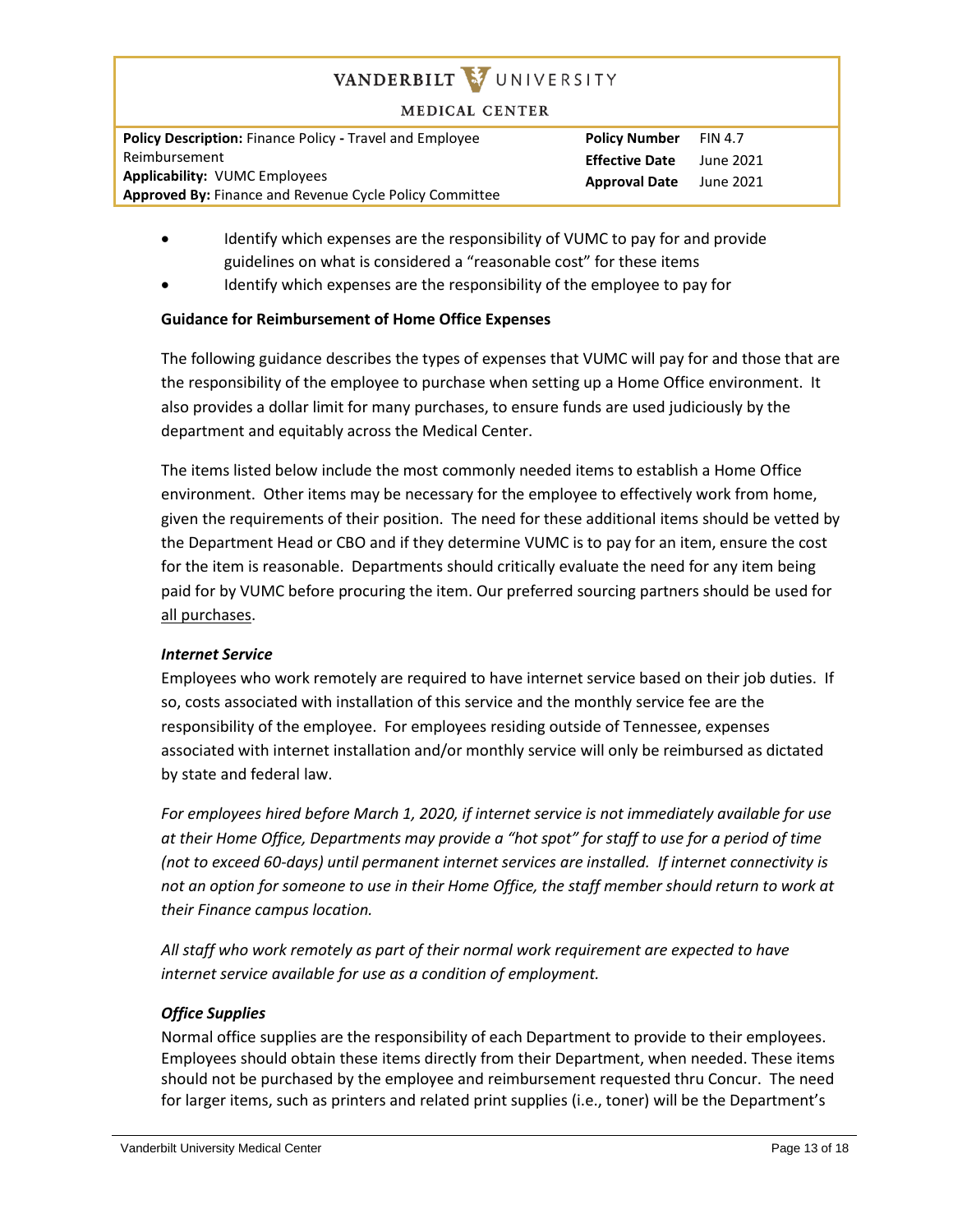#### **MEDICAL CENTER**

**Policy Description:** Finance Policy **-** Travel and Employee Reimbursement **Applicability:** VUMC Employees **Approved By:** Finance and Revenue Cycle Policy Committee **Policy Number** FIN 4.7 **Effective Date** June 2021 **Approval Date** June 2021

responsibility to approved and provide to employee. Our preferred sourcing partners should be used for all purchases.

#### *Cell Phone*

Personal cell phone expenses are not reimbursed, unless directed by state or federal law.

#### *Travel Expenses*

Travel time or mileage expenses incurred when flexing work locations between your Home Office and the main campus is not a reimbursable item. Departments should encourage use of virtuallysupported events as much as possible.

#### *Extraordinary Items*

Employees which experience out-of-pocket expenses which are deemed "extraordinary" should discuss the cost of the item and obtain department head/CBO approval prior to incurring the expense. Our preferred sourcing partners should be used for all purchases.

#### *Work from Home Resources*

VUMC provides several tools to support working from home. See VUMC IT website on available resources to use.

Questions regarding the interpretation of this policy should be directed

to: Email: [financepolicy@vumc.org](mailto:financepolicy@vumc.org)

#### **REFERENCES:**

None

**EXHIBITS:**

Appendix A: Employee Expense Taxability Matrix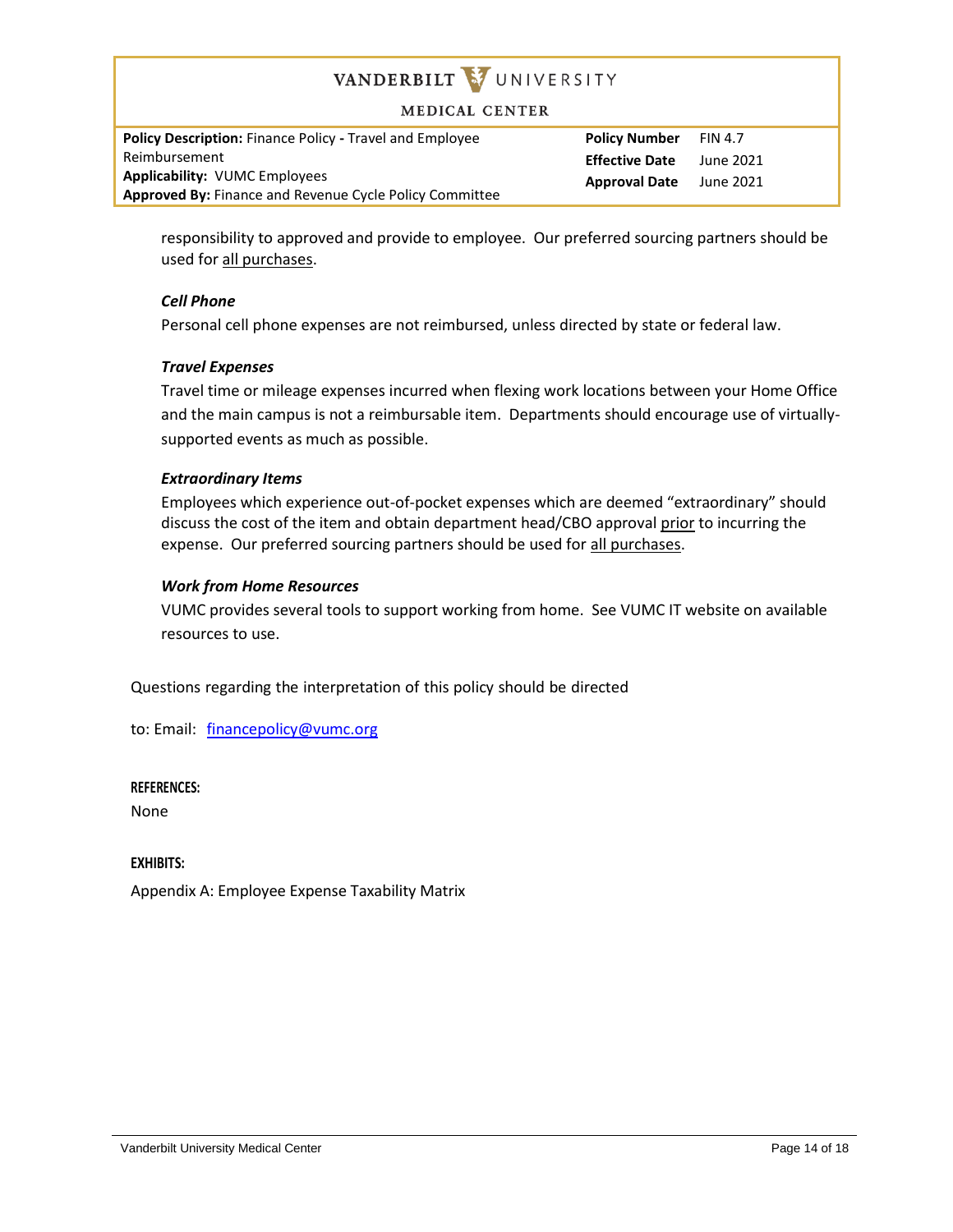#### MEDICAL CENTER

**Policy Description:** Finance Policy **-** Travel and Employee Reimbursement **Applicability:** VUMC Employees **Approved By:** Finance and Revenue Cycle Policy Committee **Policy Number** FIN 4.7 **Effective Date** June 2021 **Approval Date** June 2021

**APPROVAL:**

| Committee/Title                                                  | <b>Chairperson/Designee</b>                                                                                  | Date      |
|------------------------------------------------------------------|--------------------------------------------------------------------------------------------------------------|-----------|
| <b>VUMC Finance and Revenue</b><br><b>Cycle Policy Committee</b> | Cecelia Moore, Chief Financial Officer & Treasurer,<br>VUMC Dr. David Raiford, Chief of Clinical Staff, VUMC | June 2021 |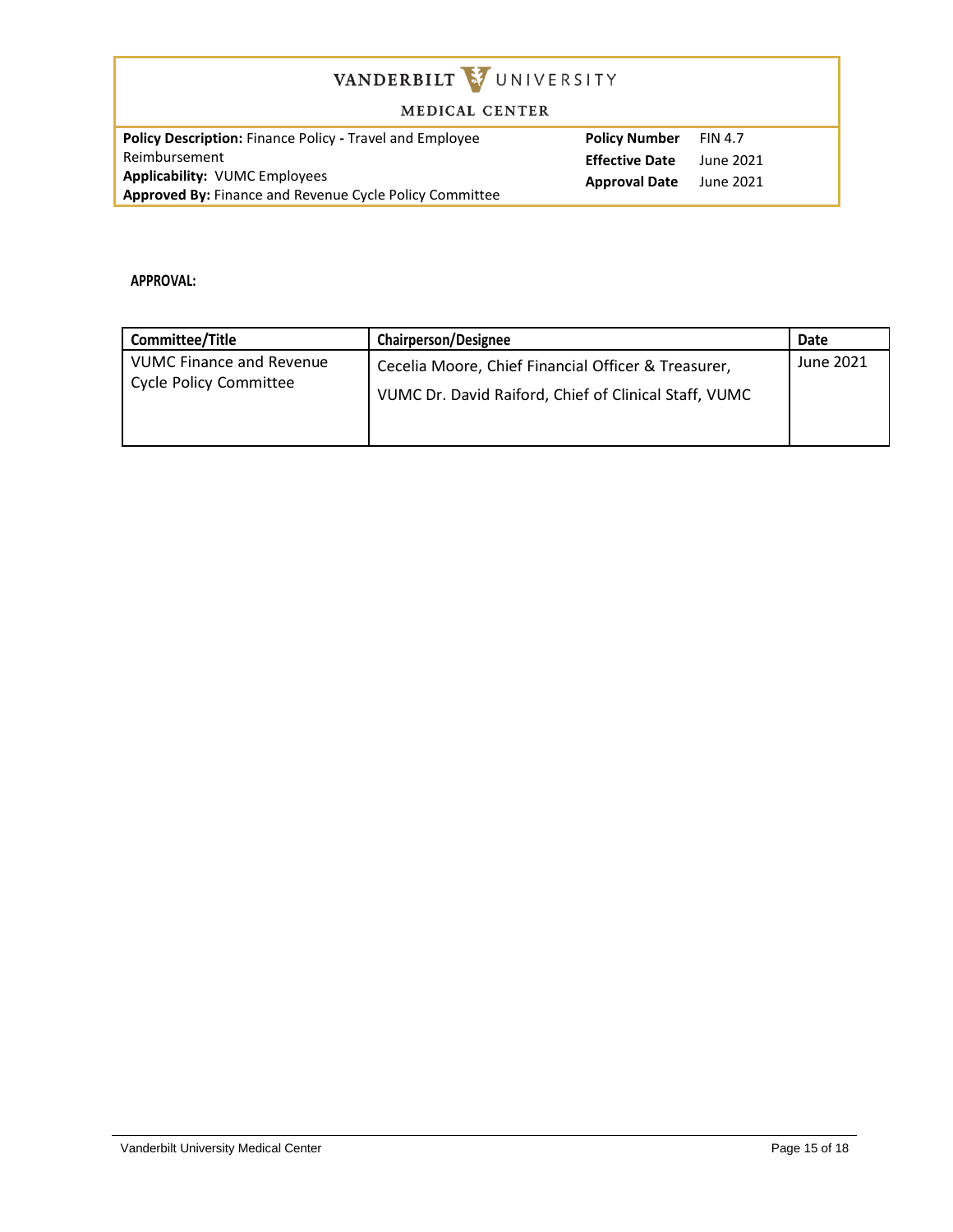| VANDERBILT WUNIVERSITY<br><b>MEDICAL CENTER</b>                                                 |                       |                |
|-------------------------------------------------------------------------------------------------|-----------------------|----------------|
| <b>Policy Description: Finance Policy - Travel and Employee</b>                                 | <b>Policy Number</b>  | <b>FIN 4.7</b> |
| Reimbursement                                                                                   | <b>Effective Date</b> | June 2021      |
| <b>Applicability: VUMC Employees</b><br>Approved By: Finance and Revenue Cycle Policy Committee | <b>Approval Date</b>  | June 2021      |

## **Appendix A: Employee Expense Taxability Matrix**

Meal and entertainment expenses incurred by VUMC for employees, and in some cases their companion, for eligible business expenses will not be reportable to the employee as taxable income. Further, expenses for employees and their companion that qualify as a nontaxable de minimis fringe benefit will also not be reportable to the employee as taxable income (e.g., awards banquets, receptions, achievement awards, etc.). Expenses incurred on behalf of employees and their companion that do NOT qualify as eligible business expenses will be not be reimbursed.

Following is a high-level matrix that lists the various expense components and the potential taxable income reporting treatment for each item/activity. This matrix is meant to be a guide and to include most of the expenses you may incur but is not an exhaustive list. These reporting treatments are based on current tax law and regulations. An indicator of "nontaxable" indicates the amount may qualify as a nontaxable business expense or de minimis fringe benefit and will not be reported as income to the employee. An indicator of "taxable" indicates the amount does not qualify as a nontaxable business expense or de minimis fringe benefit and will not be reimbursed Because business purpose is dependent on facts and circumstances, if there is a question about whether meals or entertainment serves a business purpose, please contact VUMC Tax.

Recent tax law has changed the rules around entertainment expenses. In general, entertainment activities that directly precede or follow business meetings or activities are no longer nontaxable fringe benefits and are taxable income to the employees., The cost of these events for employees and their companions will not be reimbursed. Note, some entertainment expenses for employees only, stockholders or directors may still qualify. VUMC Tax will make that determination and inform you of the tax treatment.

The following matrix is meant to address those expenses for events where it is customary for companions to accompany the employee not to employee-only meetings and events. If there is a question about whether an expense would or would not qualify as a nontaxable business expenses, please contact VUMC Tax.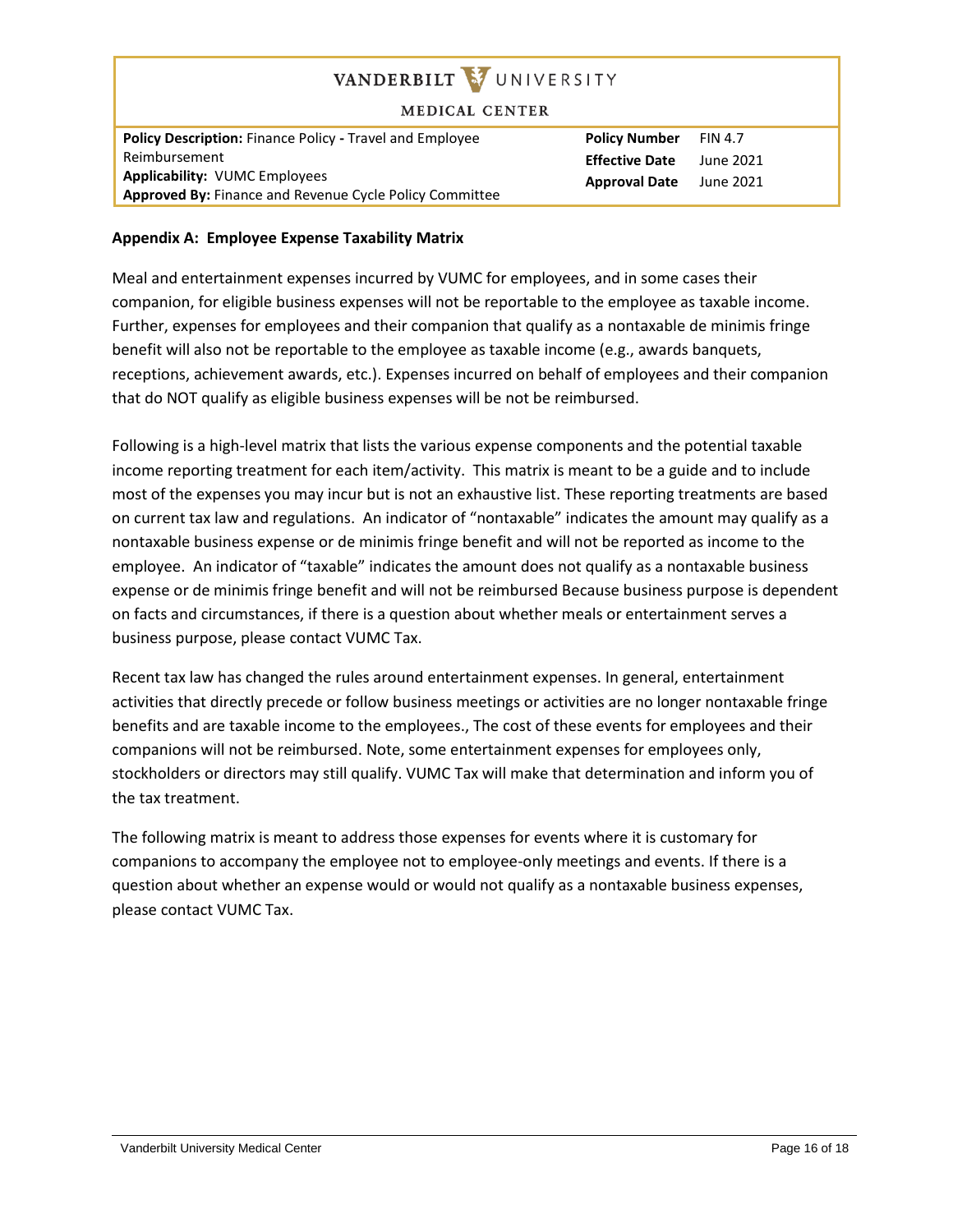#### MEDICAL CENTER

**Policy Description:** Finance Policy **-** Travel and Employee Reimbursement **Applicability:** VUMC Employees **Approved By:** Finance and Revenue Cycle Policy Committee **Policy Number** FIN 4.7 **Effective Date** June 2021 **Approval Date** June 2021

| <b>Event/ Activity</b>             | <b>Employee</b>                               | Spouse/Companion                  |
|------------------------------------|-----------------------------------------------|-----------------------------------|
| Travel: Airfare to business event  | Nontaxable                                    | Not Reimbursed                    |
| Travel: Ground transportation      | Nontaxable                                    | Taxable - on the incremental      |
| between airport and hotel for      |                                               | amount over and above ground      |
| business event                     |                                               | transportation for just employee, |
|                                    |                                               | if any, and that portion Not      |
|                                    |                                               | Reimbursed                        |
| Travel: Hotel expense for business | Nontaxable                                    | Taxable - on the incremental      |
| event                              |                                               | amount over and above room for    |
|                                    |                                               | just employee, if any, and that   |
|                                    |                                               | portion Not Reimbursed            |
| Travel: Out of town meals during   | Nontaxable                                    | Not Reimbursed                    |
| travel for business event          |                                               |                                   |
| Conference Registration with       | Nontaxable                                    | Not Reimbursed                    |
| business purpose                   |                                               |                                   |
| Nonbusiness related activities     | Not Reimbursed                                | Not Reimbursed                    |
|                                    |                                               |                                   |
| Length of Services Awards          | Nontaxable                                    | Nontaxable                        |
| Ceremony/Banquet                   |                                               |                                   |
| <b>Gifts and awards</b>            | Nontaxable - If value of gifts is less than   | N/A                               |
|                                    | the \$100 de minimis threshold (i.e., plaque  |                                   |
|                                    | with name, fruit basket in room, leather      |                                   |
|                                    | bound notepad, engraved glass paper           |                                   |
|                                    | weight, etc.)                                 |                                   |
|                                    |                                               |                                   |
|                                    | Taxable - if amounts exceed \$100 de          |                                   |
|                                    | minimis fringe benefit limits (e.g., watch,   |                                   |
|                                    | iPad, Kindle, leather jacket with logo, etc.) |                                   |
| Fundraising/Development Event      | Nontaxable                                    | Event Ticket: Not Reimbursed-     |
| with business purpose              |                                               | unless impractical to entertain   |
| Includes tickets to event and any  |                                               | without spouse                    |
| other related event expenses       |                                               |                                   |
| including transportation to/from   |                                               | Transportation: Taxable - on the  |
| event                              |                                               | incremental amount over and       |
|                                    |                                               | above ground transportation for   |
|                                    |                                               | employee, if any, and that        |
|                                    |                                               | portion Not Reimbursed            |
| Meals and entertainment with       | Nontaxable                                    | Not Reimbursed- unless            |
| business purpose                   |                                               | impractical to entertain without  |
|                                    |                                               | spouse                            |
|                                    |                                               |                                   |